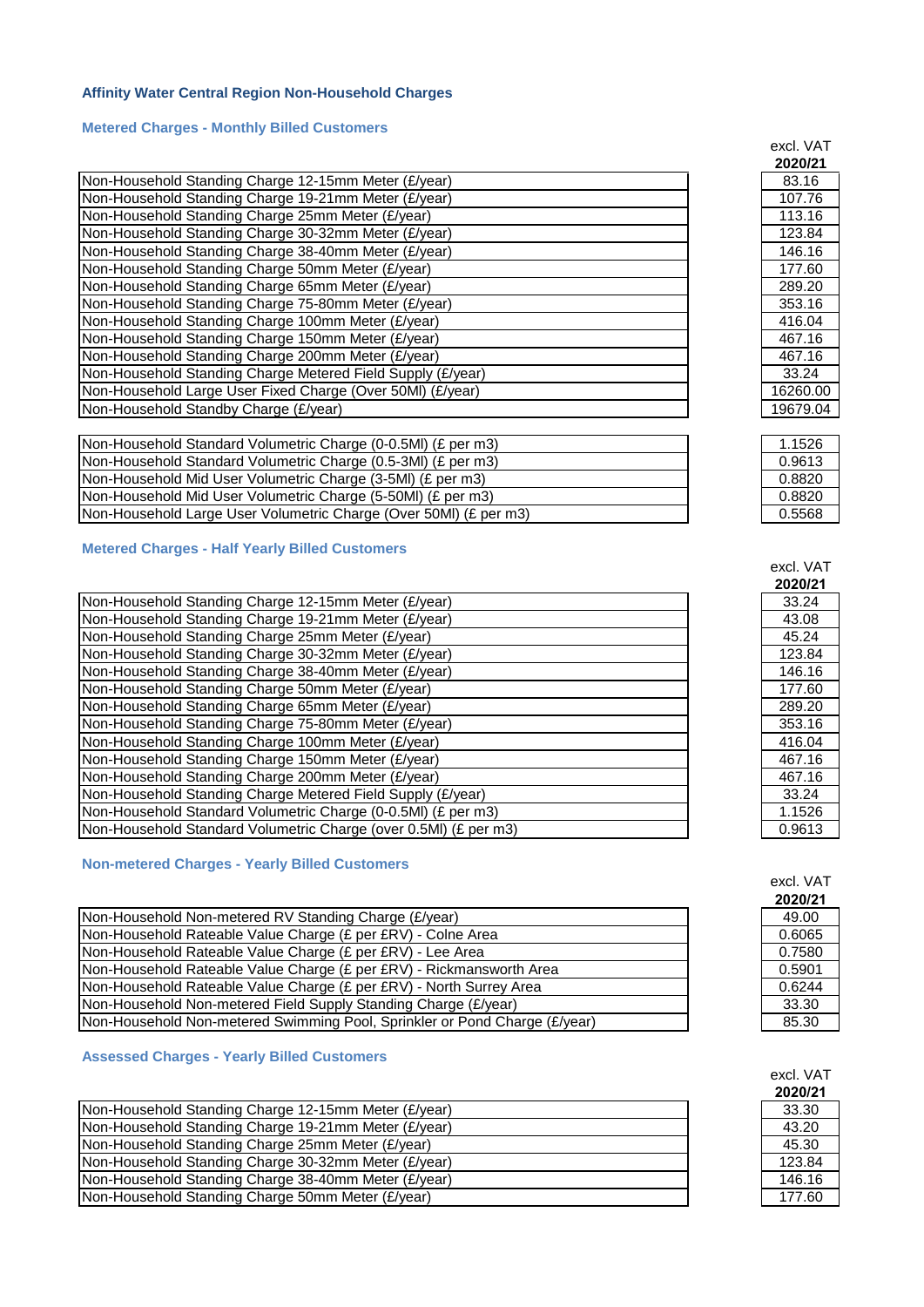| [Non-Household Employee Based Volumetric Charge (0-0.5MI) (£ per m3)    | 1.1526 |
|-------------------------------------------------------------------------|--------|
| [Non-Household Employee Based Volumetric Charge (over 0.5MI) (£ per m3) | 0.9613 |
| Non-Household Occupancy Based Charge 1 occupier (£/year)                | 102.10 |
| Non-Household Occupancy Based Charge 2 occupiers (£/year)               | 157.60 |
| Non-Household Occupancy Based Charge 3 occupiers (£/year)               | 217.60 |
| [Non-Household Occupancy Based Charge 4 or more occupiers (£/year)      | 277.70 |

# **Affinity Water East Region Non-Household Charges**

# **Metered Charges - Monthly Billed Customers**

|                                                             | ZUZUIZI  |
|-------------------------------------------------------------|----------|
| Non-Household Standing Charge 12-15mm Meter (£/year)        | 83.16    |
| Non-Household Standing Charge 20mm Meter (£/year)           | 107.76   |
| Non-Household Standing Charge 25mm Meter (£/year)           | 113.16   |
| Non-Household Standing Charge 40mm Meter (£/year)           | 146.16   |
| Non-Household Standing Charge 50mm Meter (£/year)           | 177.60   |
| Non-Household Standing Charge 80mm Meter (£/year)           | 353.16   |
| Non-Household Standing Charge 100mm Meter (£/year)          | 416.04   |
| Non-Household Standing Charge 150mm Meter (£/year)          | 467.16   |
| Non-Household Large User Fixed Charge (Over 100MI) (£/year) | 30530.04 |
| Non-Household Large User Fixed Charge (50-100MI) (£/year)   | 17820.00 |
| Non-Household Large User Fixed Charge (25-50MI) (£/year)    | 8214.96  |

| Non-Household Standard Volumetric Charge (0-0.5MI) (£ per m3)      | 1.9389 |
|--------------------------------------------------------------------|--------|
| (Non-Household Standard Volumetric Charge (0.5-3MI) (£ per m3)     | 1.6306 |
| Non-Household Standard Volumetric Charge (3-5MI) (£ per m3)        | 1.6080 |
| Non-Household Mid User Volumetric Charge (5-25MI) (£ per m3)       | 1.4290 |
| Non-Household Mid User Volumetric Charge (25-50MI) (£ per m3)      | 1.1004 |
| Non-Household Large User Volumetric Charge (50-100MI) (£ per m3)   | 0.9083 |
| Non-Household Large User Volumetric Charge (Over 100MI) (£ per m3) | 0.7812 |

#### **Metered Charges - Half Yearly Billed Customers**

|                                                                  | -----  |
|------------------------------------------------------------------|--------|
| Non-Household Standing Charge 12-15mm Meter (£/year)             | 33.24  |
| Non-Household Standing Charge 20mm Meter (£/year)                | 43.08  |
| Non-Household Standing Charge 25mm Meter (£/year)                | 45.24  |
| Non-Household Standing Charge 40mm Meter (£/year)                | 146.16 |
| Non-Household Standing Charge 50mm Meter (£/year)                | 177.60 |
| Non-Household Standing Charge 80mm Meter (£/year)                | 353.16 |
| Non-Household Standard Volumetric Charge (0-0.5MI) (£ per m3)    | 1.9389 |
| Non-Household Standard Volumetric Charge (over 0.5MI) (£ per m3) | 1.6306 |

# **Non-metered Charges - Yearly Billed Customers**

| Non-Household Non-metered RV Standing Charge (£/year)                      | 49.00 |
|----------------------------------------------------------------------------|-------|
| Non-Household Rateable Value Charge (£ per £RV)                            | .1409 |
| Non-Household Non-metered Swimming Pool, Sprinkler or Pond Charge (£/year) | 85.30 |

# **Assessed Charges - Yearly Billed Customers**

|                                                                                          | <i>L</i> vlu <i>l</i> |
|------------------------------------------------------------------------------------------|-----------------------|
| Non-Household Standing Charge Assessed (£/year)                                          | 33.30                 |
| (O-0.5MI) (£ per m3) Non-Household Employee Based Volumetric Charge (0-0.5MI) (£ per m3) | 1.9389                |
| (E per m3) Non-Household Employee Based Volumetric Charge (over 0.5MI) (£ per m3)        | 1.6306                |
| <b>INon-Household Occupancy Based Charge 1 occupier (£/year)</b>                         | 107.00                |

**Affinity Water Southeast Region Non-Household Charges**

**Metered Charges - Monthly Billed Customers**

| 0.9613 |
|--------|
| 102.10 |
| 157.60 |
| 217.60 |
| 277.70 |
|        |
|        |
|        |
|        |

| excl. VAT<br>2020/21 |
|----------------------|
| 83.16                |
| 107.76               |
| 113.16               |
| 146.16               |
| 177.60               |
| 353.16               |
| 416.04               |
| 467.16               |
| 30530.04             |
| 17820.00             |
| 8214.96              |

| 1.9389 |
|--------|
| 1.6306 |
| 1.6080 |
| 1.4290 |
| 1.1004 |
| 0.9083 |
| 0.7812 |

| excl. VAT |
|-----------|
| 2020/21   |
| 33.24     |
| 43.08     |
| 45.24     |
| 146.16    |
| 177.60    |
| 353.16    |
| 1.9389    |
| 1.6306    |

| excl. VAT |
|-----------|
| 2020/21   |
| 49.00     |
| 1.1409    |
| 85.30     |

| excl. VAT |
|-----------|
| 2020/21   |
| 33.30     |
| 1.9389    |
| 1.6306    |
| 107.00    |